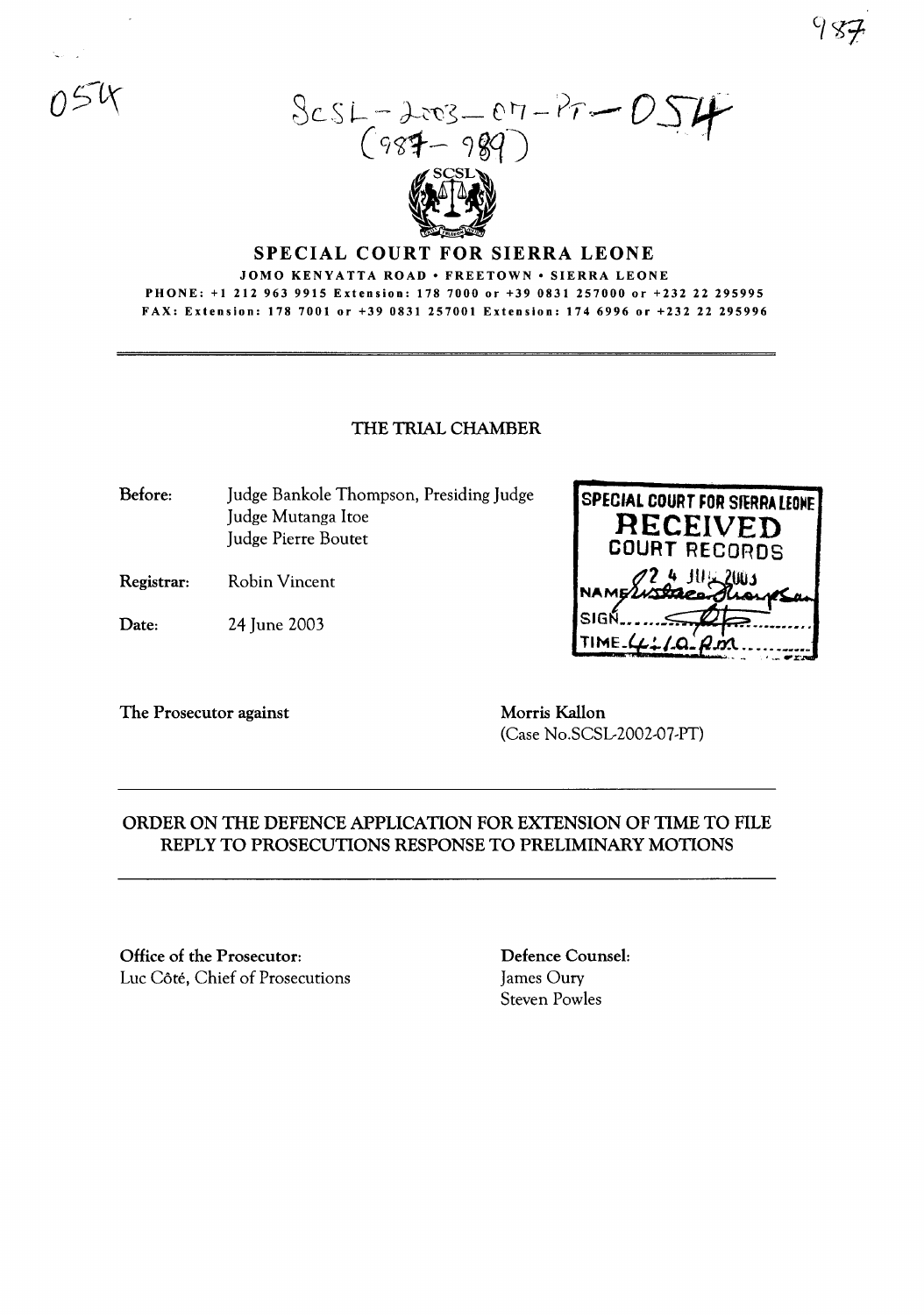### THE SPECIAL COURT FOR SIERRA LEONE ("the Special Court")

SITTING as Trial Chamber ("the Trial Chamber"), composed of Judge Bankole Thompson, Presiding Judge, Judge Benjamin Mutanga !toe, and Judge Pierre Boutet;

BEING SEIZED of the Defence Application for Extension of Time to File Reply to Prosecution Response to Preliminary Motions of the 19 June 2003 ("the Application") and the Prosecution Response thereto on the 23 June 2003 ("the Response");

CONSIDERING the Defence Preliminary Motion Based on Lack of Jurisdiction/ Abuse of Process: Amnesty Provided by Lome Accord of the 16 June 2003 and the Defence Preliminary Motion Based on Lack of Jurisdiction: Establishment of the Special Court Violates Constitution of Sierra Leone of the 16 June 2003;

CONSIDERING the Prosecution Response to the First Defence Preliminary Motion (Lome Accord), and the Prosecutions Response to the Second Preliminary Motion (Constitution of Sierra Leone) of the 23 June 2003 ("the Responses on Preliminary Motions");

CONSIDERING that the Application states that Defence Counsels, due to other official obligations arranged beforehand, will not be in the United Kingdom from the 20 June to the 25 June 2003;

CONSIDERING that in accordance with Rule 7 of the Rules of Procedure and Evidence ("the Rules") a reply to the Prosecution Responses on Preliminary Motions should be filed by the 26 June 2003;

CONSIDERING that the Defence seeks to be granted an extension of time until the 30 June 2003 to file its replies to the Prosecution Responses on Preliminary Motions;

### AFfER HAVING DELIBERATED:

CONSIDERING the Statute and the Rules and in particular Rule 7 and Rule 54 of the Rules;

CONSIDERING that under Rule 7 of the Rules it remains to the discretion of the Chamber to extend or abbreviate the time limits for Responses and Replies without particular requirements;

CONSIDERING FURTHER that the Trial Chamber retains that such an extension or abbreviation should only be granted in exceptional circumstances or for good cause;

 $1137$